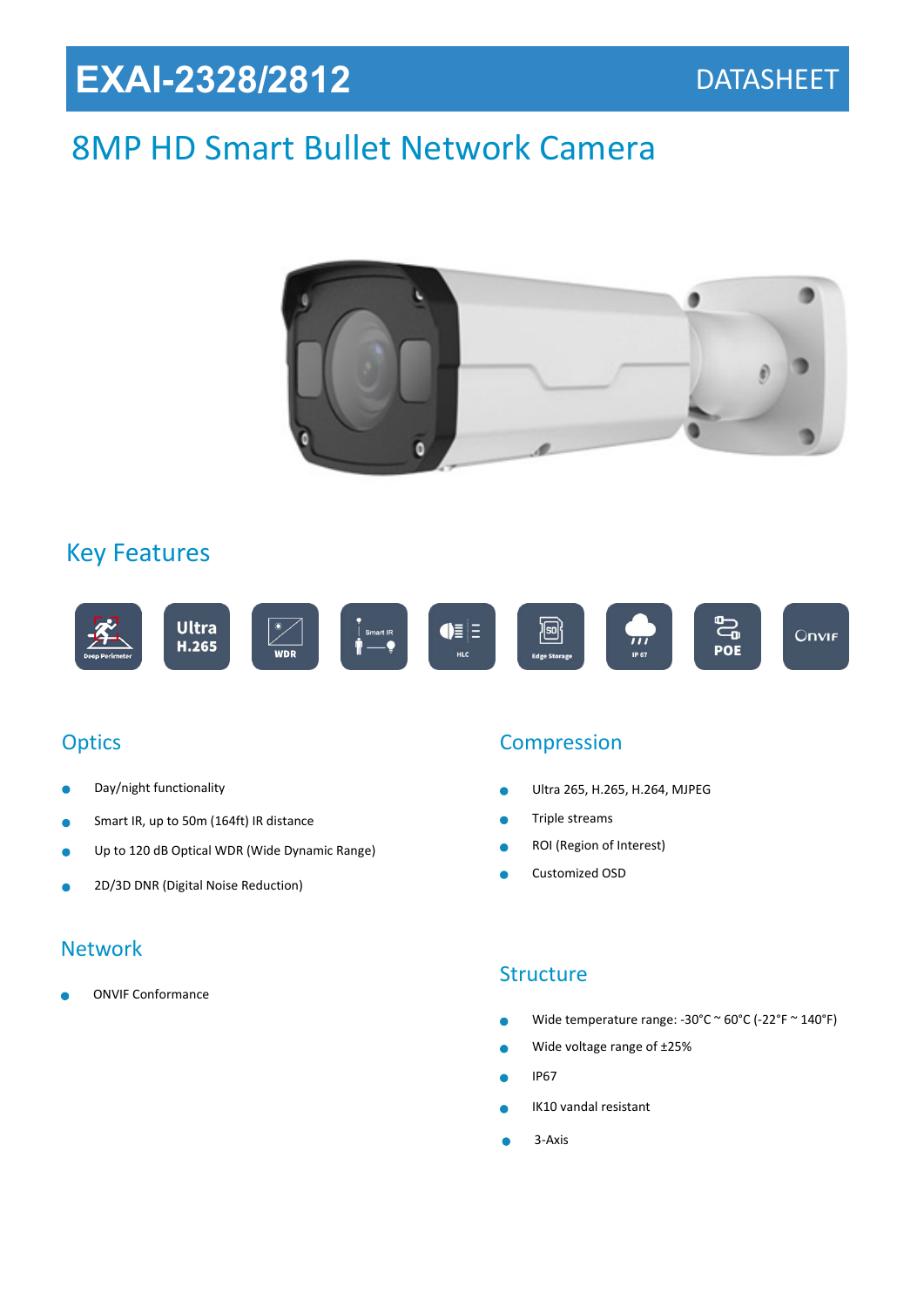# Specifications

| EXAI-2328/2713          |                                                                                                                                                                                                                   |                |  |                   |     |               |              |  |
|-------------------------|-------------------------------------------------------------------------------------------------------------------------------------------------------------------------------------------------------------------|----------------|--|-------------------|-----|---------------|--------------|--|
| Camera                  |                                                                                                                                                                                                                   |                |  |                   |     |               |              |  |
| Sensor                  | 1/2.7", 8.0 megapixel, progressive scan, CMOS                                                                                                                                                                     |                |  |                   |     |               |              |  |
| Lens                    | 2.8 ~ 12 mm, AF automatic focusing and motorized zoom lens                                                                                                                                                        |                |  |                   |     |               |              |  |
| <b>DORI Distance</b>    | Lens (mm)                                                                                                                                                                                                         | Detect (m)     |  | Observe (m)       |     | Recognize (m) | Identify (m) |  |
|                         | 2.8                                                                                                                                                                                                               | 42             |  | 16,8              | 8,4 |               | 4,2          |  |
|                         | 12                                                                                                                                                                                                                | 180            |  | 72                | 36  |               | 18           |  |
| Angle of View (H)       | 35.6°~107.9°                                                                                                                                                                                                      |                |  |                   |     |               |              |  |
| Angle of View (V)       | 20.4°~75.4°                                                                                                                                                                                                       |                |  |                   |     |               |              |  |
| Angle of View (O)       | 43.8°~140.3°                                                                                                                                                                                                      |                |  |                   |     |               |              |  |
| Adjustment angle        | Pan: 0° ~ 360°                                                                                                                                                                                                    | Tilt: 0° ~ 90° |  | Rotate: 0° ~ 360° |     |               |              |  |
| Shutter                 | Auto/Manual, $1 \approx 1/100000$ s                                                                                                                                                                               |                |  |                   |     |               |              |  |
| Minimum Illumination    | Colour: 0.003Lux (F1.6, AGC ON)<br>OLux with IR on                                                                                                                                                                |                |  |                   |     |               |              |  |
| Day/Night               | IR-cut filter with auto switch (ICR)                                                                                                                                                                              |                |  |                   |     |               |              |  |
| Digital noise reduction | 2D/3D DNR                                                                                                                                                                                                         |                |  |                   |     |               |              |  |
| S/N                     | $>56$ dB                                                                                                                                                                                                          |                |  |                   |     |               |              |  |
| IR Range                | Up to 50m (164ft) IR range                                                                                                                                                                                        |                |  |                   |     |               |              |  |
| Wavelength              | 850nm                                                                                                                                                                                                             |                |  |                   |     |               |              |  |
| IR On/Off Control       | Auto/Manual                                                                                                                                                                                                       |                |  |                   |     |               |              |  |
| Defog                   | Digital Defog                                                                                                                                                                                                     |                |  |                   |     |               |              |  |
| <b>WDR</b>              | 120dB                                                                                                                                                                                                             |                |  |                   |     |               |              |  |
| Video                   |                                                                                                                                                                                                                   |                |  |                   |     |               |              |  |
| Video Compression       | Ultra 265, H.265, H.264, MJPEG                                                                                                                                                                                    |                |  |                   |     |               |              |  |
| H.264 code profile      | Baseline profile, Main Profile                                                                                                                                                                                    |                |  |                   |     |               |              |  |
| Frame Rate              | Main Stream: 8MP (3840*2160), Max 20fps;5MP (3072*1728), Max 25fps; 4MP (2560*1440), Max 25fps; 1080P<br>(1920*1080), Max 30fps;<br>Sub Stream:D1(720*576), Max 30fps;<br>Third Stream: CIF (352*288), Max 30fps; |                |  |                   |     |               |              |  |
| Video Bit Rate          | 128 Kbps~16 Mbps                                                                                                                                                                                                  |                |  |                   |     |               |              |  |
| OSD                     | Up to 8 OSDs                                                                                                                                                                                                      |                |  |                   |     |               |              |  |
| Privacy Mask            | Up to 4 areas                                                                                                                                                                                                     |                |  |                   |     |               |              |  |
| ROI                     | Up to 8 areas                                                                                                                                                                                                     |                |  |                   |     |               |              |  |
| <b>Motion Detection</b> | Up to 4 areas                                                                                                                                                                                                     |                |  |                   |     |               |              |  |
| Image                   |                                                                                                                                                                                                                   |                |  |                   |     |               |              |  |
| White Balance           | Auto/Outdoor/Fine Tune/Sodium Lamp/Locked/Auto2                                                                                                                                                                   |                |  |                   |     |               |              |  |
| Digital noise reduction | 2D/3D DNR                                                                                                                                                                                                         |                |  |                   |     |               |              |  |
| Smart IR                | Support                                                                                                                                                                                                           |                |  |                   |     |               |              |  |
| Flip                    | Normal/Vertical/Horizontal/180°/90°Clockwise/90°Anti-clockwise                                                                                                                                                    |                |  |                   |     |               |              |  |
| Dewarping               | Supported                                                                                                                                                                                                         |                |  |                   |     |               |              |  |
| <b>HLC</b>              | Supported                                                                                                                                                                                                         |                |  |                   |     |               |              |  |
| <b>BLC</b>              | Supported                                                                                                                                                                                                         |                |  |                   |     |               |              |  |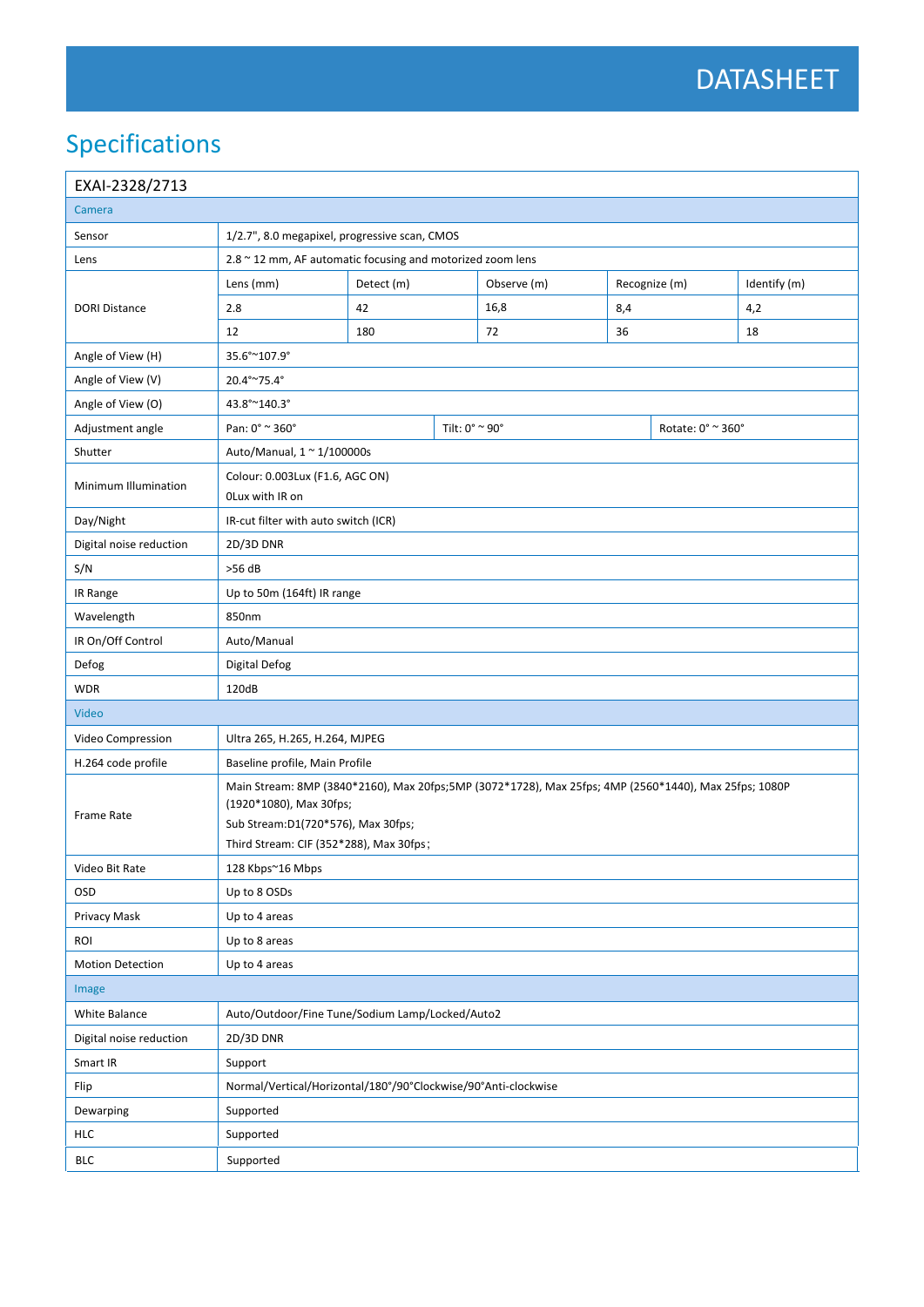## DATASHEET

| Audio                                |                                                                                                                                                        |  |  |  |  |
|--------------------------------------|--------------------------------------------------------------------------------------------------------------------------------------------------------|--|--|--|--|
| Audio Compression                    | G.711                                                                                                                                                  |  |  |  |  |
| Suppression                          | Supported                                                                                                                                              |  |  |  |  |
| Sampling Rate                        | 8KHZ                                                                                                                                                   |  |  |  |  |
| <b>Storage</b>                       |                                                                                                                                                        |  |  |  |  |
| Edge Storage                         | Micro SD, up to 256GB                                                                                                                                  |  |  |  |  |
| Network Storage                      | ANR                                                                                                                                                    |  |  |  |  |
| <b>Smart</b>                         |                                                                                                                                                        |  |  |  |  |
| <b>Behavior Detection</b>            | Line crossing detection, Intrusion detection, Region entrance detection, Region exit detection ; Motion detection,<br>Tampering alarm, Audio Detection |  |  |  |  |
| <b>Network</b>                       |                                                                                                                                                        |  |  |  |  |
| Protocols                            | IPv4, IGMP, ICMP, ARP, TCP, UDP, DHCP, RTP, RTSP, RTCP, DNS, DDNS, NTP, FTP, UPnP, HTTP, HTTPS, SMTP, SSL                                              |  |  |  |  |
| Compatible Integration               | ONVIF (Profile S, Profile G, Profile T), API                                                                                                           |  |  |  |  |
| Client                               | EZStation<br><b>EZView</b><br><b>EZLive</b>                                                                                                            |  |  |  |  |
| Web Browser                          | Plug-in required live view: IE9+, Chrome 41 and below, Firefox 52 and below                                                                            |  |  |  |  |
|                                      | Plug-in free live view: Chorme 57.0+, Firefox 58.0+, Edge 16+, Safari 11+                                                                              |  |  |  |  |
| Interface                            |                                                                                                                                                        |  |  |  |  |
|                                      | Input: impedance 35kΩ; amplitude 2V [p-p]                                                                                                              |  |  |  |  |
| Audio I/O                            | Output: impedance 600Ω; amplitude 2V [p-p]                                                                                                             |  |  |  |  |
| Alarm I/O                            | 1/1                                                                                                                                                    |  |  |  |  |
| Network                              | 1 RJ45 10M/100M Base-TX Ethernet                                                                                                                       |  |  |  |  |
| <b>Certifications</b>                |                                                                                                                                                        |  |  |  |  |
| Certifications                       | CE: EN 60950-1<br>UL: UL60950-1<br>FCC: FCC Part 15                                                                                                    |  |  |  |  |
| General                              |                                                                                                                                                        |  |  |  |  |
| Power                                | DC 12V±25%, PoE (IEEE 802.3af)                                                                                                                         |  |  |  |  |
|                                      | Power consumption: Max 9.5W                                                                                                                            |  |  |  |  |
| Dimensions ( $L \times W \times H$ ) | $245 \times 86 \times 72$ mm (9.6" × 3.4" × 2.8")                                                                                                      |  |  |  |  |
| Net Weight                           | 1.0 <sub>kg</sub>                                                                                                                                      |  |  |  |  |
| Material                             | Metal                                                                                                                                                  |  |  |  |  |
| <b>Working Environment</b>           | -30°C ~ 60°C (-22°F ~ 140°F), Humidity: ≤95% RH (non-condensing)                                                                                       |  |  |  |  |
| <b>Strorage Environment</b>          | -30°C ~ 60°C (-22°F ~ 140°F), Humidity: ≤95% RH (non-condensing)                                                                                       |  |  |  |  |
| <b>Surge Protection</b>              | 6KV                                                                                                                                                    |  |  |  |  |
| <b>Ingress Protection</b>            | <b>IP67</b>                                                                                                                                            |  |  |  |  |
| Vandal Resistant                     | <b>IK10</b>                                                                                                                                            |  |  |  |  |